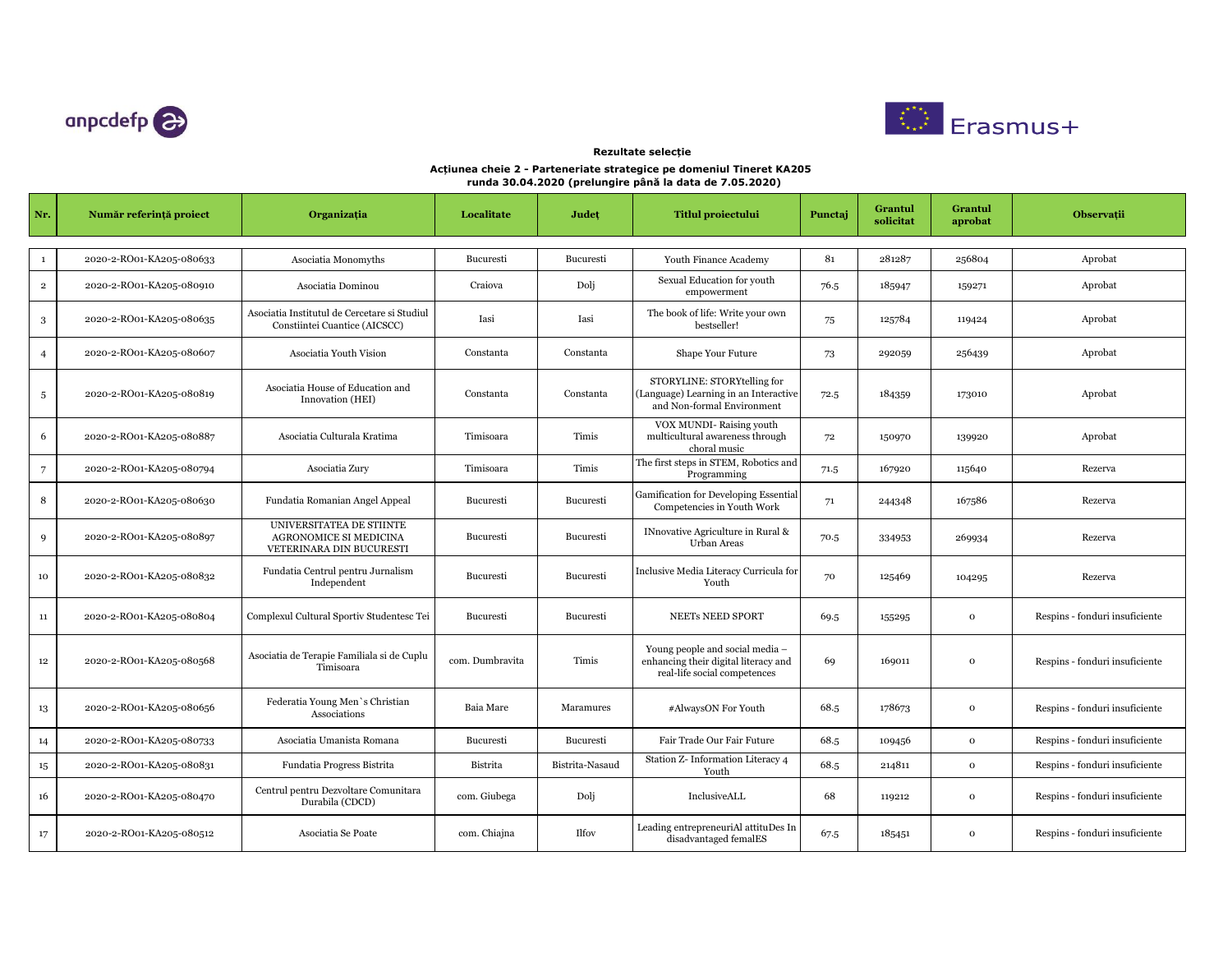| 18          | 2020-2-RO01-KA205-080559 | Asociatia Smart Educational Projects                                                | Targu Jiu                            | Gorj          | Light It Up Blue                                                                                                | 67.5 | 100894   | $\Omega$     | Respins - fonduri insuficiente |
|-------------|--------------------------|-------------------------------------------------------------------------------------|--------------------------------------|---------------|-----------------------------------------------------------------------------------------------------------------|------|----------|--------------|--------------------------------|
| 19          | 2020-2-RO01-KA205-080807 | Asociatia A.R.T. Fusion                                                             | Bucuresti                            | Bucuresti     | Diversity: Narratives, Paradigms and<br>Change                                                                  | 67   | 232991   | $\mathbf 0$  | Respins - fonduri insuficiente |
| ${\bf 20}$  | 2020-2-RO01-KA205-080834 | Asociatia Eiva - Arad                                                               | Arad                                 | Arad          | <b>Training Lab</b>                                                                                             | 67   | 113629   | $\mathbf 0$  | Respins - fonduri insuficiente |
| $\bf{21}$   | 2020-2-RO01-KA205-080597 | Societatea pentru Tineret Outward Bound<br>Romania                                  | <b>Targu Mures</b>                   | Mures         | <b>Inclusion Trough Outdoors</b>                                                                                | 66.5 | 158094   | $\mathbf{o}$ | Respins - fonduri insuficiente |
| ${\bf 22}$  | 2020-2-RO01-KA205-080775 | Asociatia Scout Society                                                             | Targu Jiu                            | Gorj          | Do Real Enterprises And Marketing                                                                               | 66.5 | 153731   | $\mathbf 0$  | Respins - fonduri insuficiente |
| 23          | 2020-2-RO01-KA205-080456 | Asociatia EUROEDUAS                                                                 | Petrosani                            | Hunedoara     | G.U.I.D.E -Get Useful Instruments<br>Developed by Erasmus                                                       | 65.5 | 293540   | $\Omega$     | Respins - fonduri insuficiente |
| 24          | 2020-2-RO01-KA205-080486 | Asociatia Sprijin si Dezvoltare                                                     | <b>Brasov</b>                        | <b>Brasov</b> | I PARTICIPATE!                                                                                                  | 65.5 | 59978    | $\mathbf 0$  | Respins - fonduri insuficiente |
| $\bf 25$    | 2020-2-RO01-KA205-080677 | Asociatia Be You                                                                    | sat Valea Voievozilor<br>com. Razvad | Dambovita     | Europe for all YOUth - Innovative art<br>based methods in youth work                                            | 65.5 | 176467   | $\mathbf 0$  | Respins - fonduri insuficiente |
| 26          | 2020-2-RO01-KA205-080654 | Asociatia Scout Society                                                             | Targu Jiu                            | Gorj          | Climate change fighters                                                                                         | 64.5 | 141667   | $\mathbf{o}$ | Respins - fonduri insuficiente |
| $\bf{27}$   | 2020-2-RO01-KA205-080835 | Filiala Asociatiei Se Poate                                                         | Rosiorii de Vede                     | Teleorman     | Youth Business Possibilities                                                                                    | 63.5 | 120710   | $\mathbf{o}$ | Respins - fonduri insuficiente |
| ${\bf 28}$  | 2020-2-RO01-KA205-080525 | ASOCIATIA GRUPUL PONT/PONT<br>CSOPORT/PONT GROUP                                    | Cluj-Napoca                          | Cluj          | Forward in Urban Youth<br>Volunteering                                                                          | 63   | 273660   | $\Omega$     | Respins - fonduri insuficiente |
| 29          | 2020-2-RO01-KA205-080632 | Centrul pentru Educatie si Consultanta<br><b>Instrumente Structurale</b>            | Targu Jiu                            | Gori          | Cyberbullying Peer Ambassadors<br>Network                                                                       | 63   | 108066   | $\Omega$     | Respins - fonduri insuficiente |
| 30          | 2020-2-RO01-KA205-080933 | Asociatia Happy Moms                                                                | Sacele                               | <b>Brasov</b> | Youth brands can be strong                                                                                      | 63   | 118500   | $\Omega$     | Respins - fonduri insuficiente |
| $31\,$      | 2020-2-RO01-KA205-080608 | Asociatia Demetrius                                                                 | Iasi                                 | Iasi          | Say NO to gender based<br>discrimination, sexual harassment<br>and sexual assault!                              | 62.5 | 223630   | $\mathbf{o}$ | Respins - fonduri insuficiente |
| $3^{\rm 2}$ | 2020-2-RO01-KA205-080620 | Asociatia GEYC                                                                      | Bucuresti                            | Bucuresti     | PARLAMENTUM, bridging the<br>History and Future of European<br>Parliamentary Democracy                          | 62.5 | 259281.5 | $\Omega$     | Respins - fonduri insuficiente |
| 33          | 2020-2-RO01-KA205-080657 | Asociatia Pro-Xpert                                                                 | Ramnicu Valcea                       | Valcea        | Virtual Reality and Participatory<br>Video for fostering youth's citizenship<br>competencies                    | 62.5 | 188851   | $\Omega$     | Respins - fonduri insuficiente |
| 34          | 2020-2-RO01-KA205-080680 | Asociatia Centrul Multicultural<br>Transilvania                                     | <b>Brasov</b>                        | <b>Brasov</b> | GAMification as a tool FOR<br>enhancing digital litEracy and<br>Cultural education through maritime<br>heritage | 62.5 | 201820   | $\Omega$     | Respins - fonduri insuficiente |
| $35\,$      | 2020-2-RO01-KA205-080776 | Directia Generala de Asistenta Sociala si<br>Protectia Copilului Harghita           | Miercurea Ciuc                       | Harghita      | Active Citizenship Teaching                                                                                     | 62.5 | 239538   | $\Omega$     | Respins - fonduri insuficiente |
| 36          | 2020-2-RO01-KA205-080547 | Fundatia Centrul Educational Spektrum                                               | Miercurea Ciuc                       | Harghita      | Be a Peer-mentor - the benefits of<br>peer-mentoring for youth                                                  | 62   | 202334   | $\mathbf{o}$ | Respins - fonduri insuficiente |
| 37          | 2020-2-RO01-KA205-080600 | ANDCTR - Asociatia Nationala de<br>Dezvoltare Continua a Tineretului din<br>Romania | Craiova                              | Dolj          | Integration through Music, Art and<br>new learninG itINEraries                                                  | 62   | 228085   | $\mathbf{o}$ | Respins - fonduri insuficiente |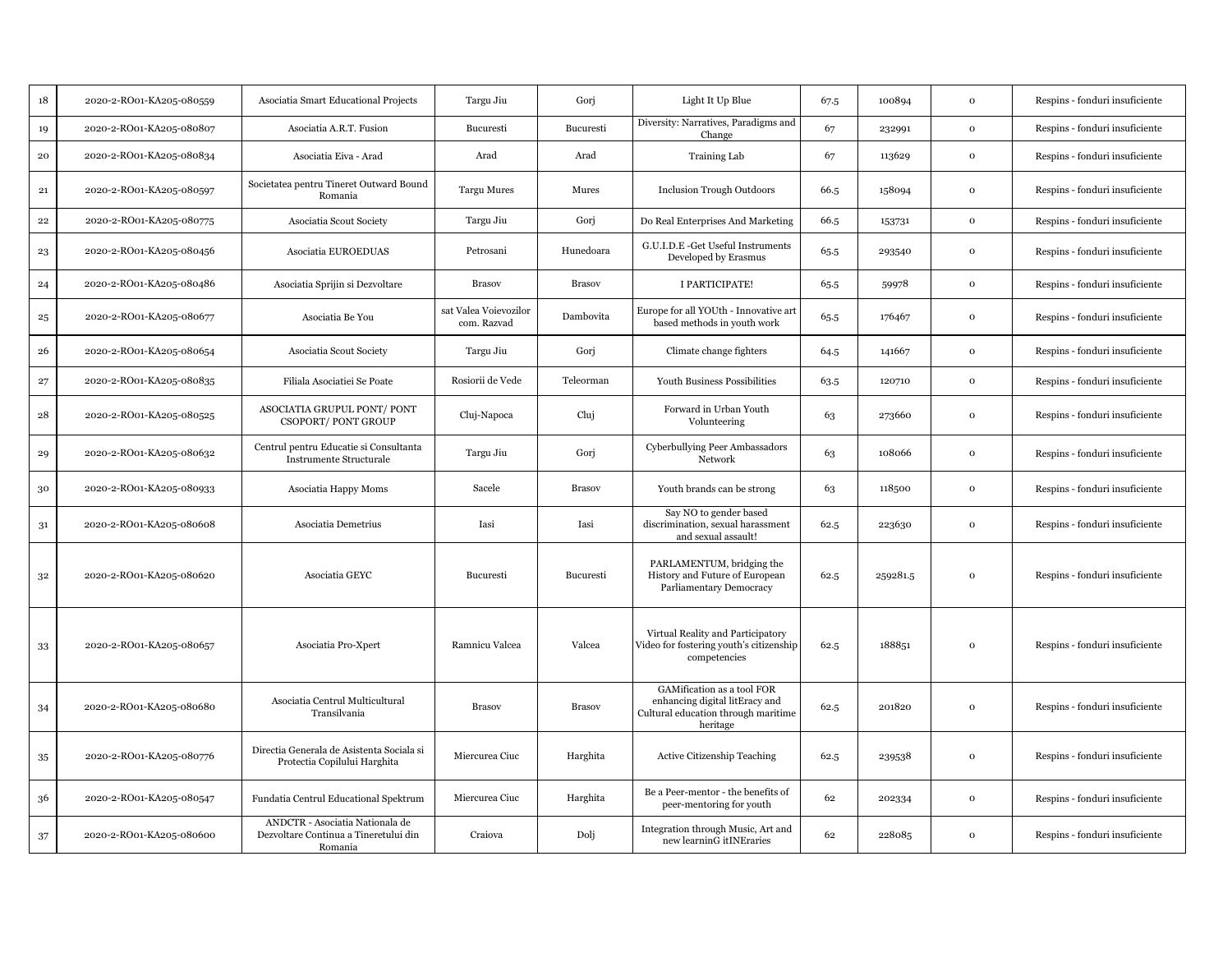| 38             | 2020-2-RO01-KA205-080667 | Asociatia Ofensiva Tinerilor                                                   | Arad             | Arad          | Peers for Equality - Open Learning<br>Platform                                                   | 62   | 175015 | $\Omega$     | Respins - fonduri insuficiente |
|----------------|--------------------------|--------------------------------------------------------------------------------|------------------|---------------|--------------------------------------------------------------------------------------------------|------|--------|--------------|--------------------------------|
| 39             | 2020-2-RO01-KA205-080830 | Asociatia Roma Entrepreneurship<br>Development                                 | Voluntari        | <b>Ilfov</b>  | Live your Entrepreneurial Dream!                                                                 | 62   | 137118 | $\mathbf 0$  | Respins - fonduri insuficiente |
| 40             | 2020-2-RO01-KA205-080570 | ASOCIATIA GRUPUL PONT/PONT<br><b>CSOPORT/PONT GROUP</b>                        | Cluj-Napoca      | Cluj          | European Innovatory                                                                              | 61.5 | 285494 | $\mathbf 0$  | Respins - fonduri insuficiente |
| 41             | 2020-2-RO01-KA205-080732 | Asociatia Umanista Romana                                                      | Bucuresti        | Bucuresti     | Human rights Empowering Youth                                                                    | 61.5 | 145444 | $\mathbf 0$  | Respins - fonduri insuficiente |
| 42             | 2020-2-RO01-KA205-080786 | Asociatia pentru Promovarea Economiei<br>Cunoasterii                           | Iasi             | Iasi          | A Business Model Design Toolkit to<br>promote EU Youth Entrepreneurship<br>and Circular Economy  | 61.5 | 243305 | $\mathbf{o}$ | Respins - fonduri insuficiente |
| 43             | 2020-2-RO01-KA205-080825 | Asociatia Centru Municipal pentru Dialog<br>Bucuresti                          | Bucuresti        | Bucuresti     | Participatory Democracy Tools for<br>Youth Engagement                                            | 61.5 | 155955 | $\Omega$     | Respins - fonduri insuficiente |
| 44             | 2020-2-RO01-KA205-080564 | Asociatia Clubul Tinerilor din Sfantu<br>Gheorghe - Szentgyörgyi Ifjúsági Klub | Sfantu Gheorghe  | Covasna       | <b>GOING DIGITAL - Digital</b><br>entrepreneurship as tool for self-<br>employment               | 61   | 261681 | $\mathbf 0$  | Respins - fonduri insuficiente |
| 45             | 2020-2-RO01-KA205-080681 | Asociatia Centrul Pentru Legislatie<br>Nonprofit                               | Bucuresti        | Bucuresti     | Socially Enabling Ecosystems for<br>Youth                                                        | 61   | 243554 | $\Omega$     | Respins - fonduri insuficiente |
| 46             | 2020-2-RO01-KA205-080624 | Fundatia Romanian Business Leaders                                             | com. Mogosoaia   | <b>Ilfov</b>  | Antrenament pentru Viitor/Train for<br>the future                                                | 60.5 | 270149 | $\mathbf{o}$ | Respins - fonduri insuficiente |
| 47             | 2020-2-RO01-KA205-080666 | Asociatia House of Education and<br>Innovation (HEI)                           | Constanta        | Constanta     | SEE Youth in Communities: Social<br>Entrepreneurship Empowering Youth<br>in Communities          | 60.5 | 78084  | $\Omega$     | Respins - fonduri insuficiente |
| 48             | 2020-2-RO01-KA205-080765 | Asociatia Tinerilor cu Initiativa Civica                                       | Galati           | Galati        | Games as a Learning Tool                                                                         | 60.5 | 114665 | $\Omega$     | Respins - fonduri insuficiente |
| 49             | 2020-2-RO01-KA205-080644 | Centru pentru Dezvoltare Durabila<br>Greentin                                  | Tautii Magheraus | Maramures     | E-comm: Effective communication in<br>youth work                                                 | 60   | 113682 | $\mathbf{o}$ | Respins - fonduri insuficiente |
| 50             | 2020-2-RO01-KA205-080866 | Asociatia Happy Moms                                                           | Sacele           | <b>Brasov</b> | EraBizz - Online Entrepreneurship<br>platform                                                    | 60   | 123941 | $\mathbf 0$  | Respins - fonduri insuficiente |
| 5 <sup>1</sup> | 2020-2-RO01-KA205-080904 | Asociatia de Tineret Raise your Voice                                          | Ramnicu Valcea   | Valcea        | ActModel For European Crafts<br>Traditions - AFECT - Social Inclusion<br>by Traditional Crafts   | 60   | 360836 | $\Omega$     | Respins - fonduri insuficiente |
| $5^{\rm 2}$    | 2020-2-RO01-KA205-080916 | Asociatia Evolution Resita                                                     | Resita           | Caras-Severin | Let me tell you a story - Next<br>Chapter!                                                       | 60   | 43393  | $\mathbf{o}$ | Respins - fonduri insuficiente |
| 53             | 2020-2-RO01-KA205-080569 | Asociatia Association of Intercultural<br>Mediators                            | Cluj-Napoca      | Cluj          | SOCIAL YOUTUBERS (Channel<br>Europe 2020)                                                        | 54.5 | 58513  | $\mathbf{o}$ | Respins - punctaj insuficient  |
| 54             | 2020-2-RO01-KA205-080788 | Asociatia Start Cariera                                                        | Alba Iulia       | Alba          | Don't Give up! Disavantaged Youth<br>People and Social Entrepreneurship                          | 54.5 | 69879  | $\mathbf{o}$ | Respins - punctaj insuficient  |
| 55             | 2020-2-RO01-KA205-080551 | Asociatia pentru Dezvoltare URS (Urban,<br>Rural, Social)                      | com. Ibanesti    | Mures         | Amalgam for Social Inclusion with<br><b>Success</b>                                              | 53.5 | 185872 | $\Omega$     | Respins - punctaj insuficient  |
| 56             | 2020-2-RO01-KA205-080763 | Asociatia Bridge Language Study House                                          | Cluj-Napoca      | Cluj          | 21st Century Challenges for Teachers<br>of Young Learners                                        | 53.5 | 34560  | $\mathbf{o}$ | Respins - punctaj insuficient  |
| 57             | 2020-2-RO01-KA205-080795 | Asociatia Frends pentru Dezvoltare                                             | Bucuresti        | Bucuresti     | Z entrepreneurs                                                                                  | 53.5 | 291225 | $\mathbf{o}$ | Respins - punctaj insuficient  |
| 58             | 2020-2-RO01-KA205-080908 | Asociatia Centrul Roman de Politici<br>Europene                                | Bucuresti        | Bucuresti     | Safe space for education and<br>engagement: Connecting youth<br>workers and high school students | 53.5 | 95815  | $\Omega$     | Respins - punctaj insuficient  |